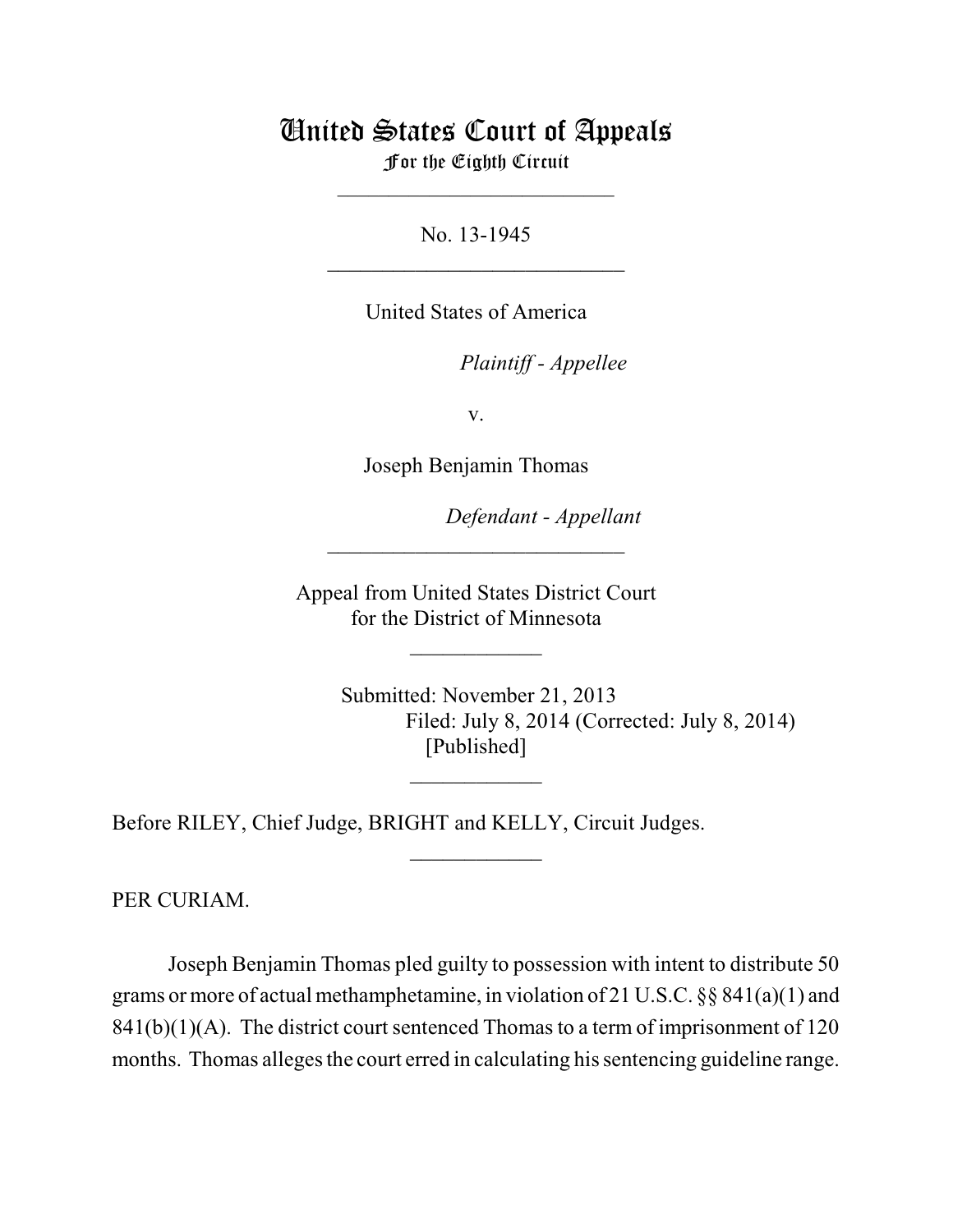We have jurisdiction pursuant to 18 U.S.C. § 3742 and 28 U.S.C. § 1291. For the reasons below, we remand for clarification from the district court.

## **I. Background**

While investigating another individual for domestic terrorism, an FBI agent was introduced to Thomas. The scope of the investigation shifted once the FBI became aware Thomas was distributing methamphetamine. After Thomas sold methamphetamine to an undercover FBI agent on three occasions, a grand jury returned a four-count indictment against Thomas. The indictment charged him with possession with intent to distribute 50 grams or more of actual methamphetamine from February 1, 2012, to April 16, 2012, in violation of 21 U.S.C. §§ 841(a)(1) and  $(b)(1)(A)$  (Count 1), and three counts of distribution of 5 grams or more of actual methamphetamine, in violation of 21 U.S.C.  $\S$  841(a)(1) and (b)(1)(B)(Counts 2–4).

Thomas pled guilty to Count 1 of the indictment pursuant to a written plea agreement. In the agreement, the parties stipulated Thomas' relevant conduct involved more than 50 grams, but less than 150 grams, of actual methamphetamine, resulting in a base offense level of 32. See United States Sentencing Guidelines Manual ("USSG")  $\S$  2D1.1(c)(4). The parties agreed no specific offense characteristics applied. The parties anticipated Thomas' criminal history category would be III. After subtracting 3 levels for acceptance of responsibility, the parties predicted Thomas' sentencing guideline range would be  $120-135$  months.<sup>1</sup> The

<sup>&</sup>lt;sup>1</sup>At offense level 29, criminal history category III, Thomas' guideline range would be 108–135 months. Thomas faced a statutory mandatory minimum sentence of 120 months pursuant to 21 U.S.C. § 841(b)(1)(A), however, so his guideline range effectively became 120–135 months.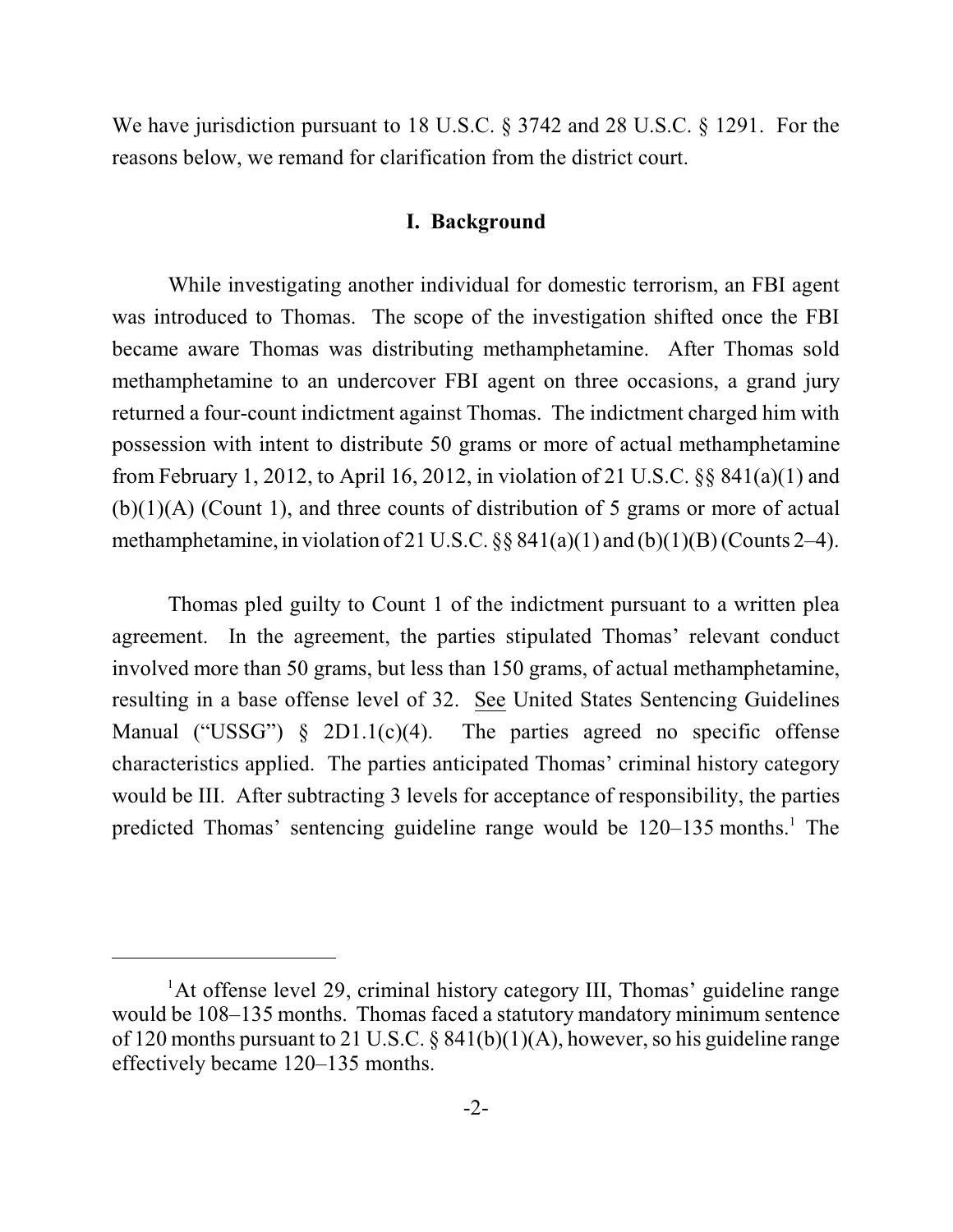government agreed not to seek a sentence above 120 months. The plea agreement did not mention that Thomas might be eligible for safety valve sentencing relief. $2$ 

Thomas' Presentence Investigation Report ("PSR") calculated a different sentencing guideline range. It determined Thomas'relevant conduct included a larger amount of methamphetamine than considered by the parties, resulting in a base offense level of 34, and also recommended a 2-level enhancement for possession of a firearm. See USSG §§ 2D1.1(b)(1), (c)(3). Because of the age and nature of Thomas' prior convictions, however, the PSR found Thomas was in criminal history category I, rather than category III.

Thomas objected to the higher base offense level and the 2-level firearm enhancement. In addition, he argued that he was safety valve eligible,<sup>3</sup> which would reduce the parties' stipulated offense level by 2 levels—to a level 27 after the 3-level reduction for acceptance of responsibility—and allow the district court to sentence

<sup>&</sup>lt;sup>2</sup>Pursuant to the "safety valve," if a defendant meets the criteria outlined in 18 U.S.C. § 3553(f)(1)–(5), "the court shall impose a sentence in accordance with the applicable guidelines without regard to any statutory minimum sentence." USSG  $§$  5C1.2. If the defendant qualifies for the safety valve, the guidelines further provide for a 2-level reduction in the otherwise applicable offense level. USSG  $§$  2D1.1(b)(16).

 $3$ In relevant part, the criteria for eligibility are: (1) "the defendant does not have more than 1 criminal history point"; (2) "the defendant did not use violence or credible threats of violence or possess a firearm or other dangerous weapon"; (3) "the offense did not result in death or serious bodily injury to any person"; (4) "the defendant was not an organizer, leader, manager, or supervisor of others in the offense"; and (5) "not later than the time of the sentencing hearing, the defendant has truthfully provided to the Government all information and evidence the defendant has concerning the offense . . . ." USSG §  $5C1.2(a)(1)–(5)$ . A defendant must meet all five criteria in order to be eligible for the safety valve.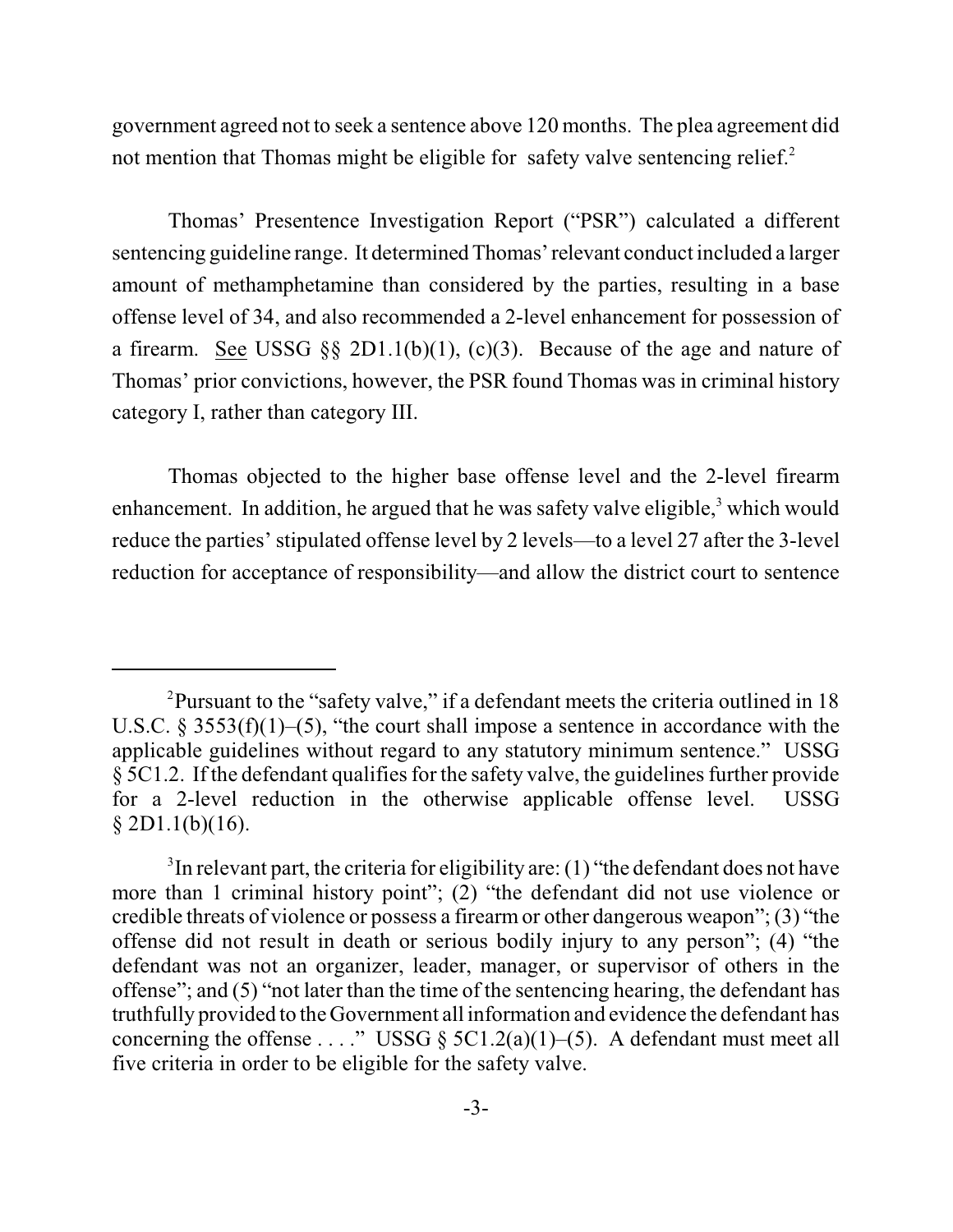him below the statutory mandatory minimum sentence of 120 months. See USSG  $\S$  2D1.1(b)(16); 18 U.S.C.  $\S$  3553(f). Thomas asserted, accordingly, that the applicable sentencing guideline range, based on offense level 27 and criminal history category I, was 70–87 months.

The government agreed to abide by the base offense level in the plea agreement; it declined to seek the firearmenhancement recommended in the PSR, but agreed with its recommended criminal history category of I. The government further agreed Thomas was safety valve eligible such that—as argued by Thomas—his guideline range was now 70–87 months. Nonetheless, it requested the court impose a sentence of 120 months, seeking both an upward variance under 18 U.S.C. § 3553(a) and an upward departure pursuant to USSG § 5K2.21 (dismissed and uncharged conduct).

At the April 2, 2013, sentencing hearing, the court agreed to "follow the government's and the defendant's plea negotiation." Despite finding Thomas was safety valve eligible, the court concluded on the record that Thomas' total offense level was 29, his criminal history category was III, and his custody range was 120–135 months. Neither party objected to these findings. The court then sentenced Thomas to a term of imprisonment of 120 months, stating it was adopting the government's arguments in support of an upward variance.

## **II. Discussion**

Thomas first argues the district court committed reversible procedural error when determining his offense level was 29, rather than 27. This, he asserts, resulted in the calculation of an erroneous sentencing guideline range. See United States v. Spikes, 543 F.3d 1021, 1023 (8th Cir. 2008) (in reviewing a criminal sentence for reasonableness, we " 'first ensur[e] that the district court committed no significant procedural error, such as . . . improperly calculating the Guidelines range' " (quoting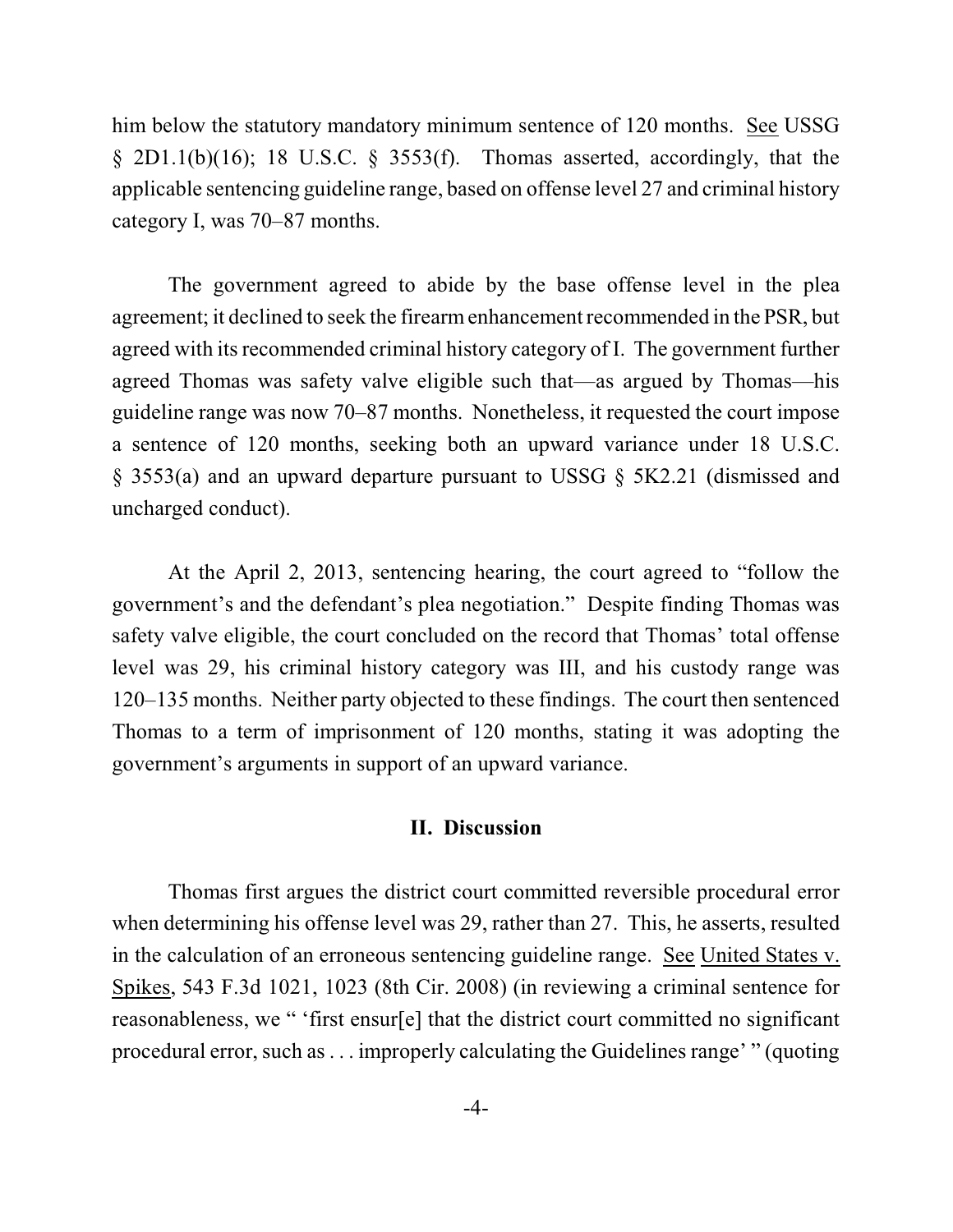Gall v. United States, 552 U.S. 38, 51 (2007)). The government responds that Thomas has waived this argument: Thomas stipulated in his plea agreement that no specific offense characteristics applied, and he cannot now argue the district court erred in failing to reduce his offense by 2 levels pursuant to the safety valve. While the parties did agree that no specific offense characteristics would apply (including, presumably, the safety valve reduction, which is listed as a "specific offense characteristic" under USSG  $\S 2D1.1(b)(16)$ , we do not read Thomas' argument on appeal to be that the district court's error was in concluding he did not qualify for the safety valve reduction. Instead, we understand Thomas' argument to be that once the district court concluded the reduction did apply, the court simply failed to subtract these 2 levels from his offense level, resulting in procedural error.

Nevertheless, because Thomas did not object to the district court's calculation atsentencing, nor bring this matter to the district court's attention within 14 days after sentencing, we review his claim for plain error. United States v. Leppa, 469 F.3d 1206, 1208 (8th Cir. 2006); Fed. R. Crim. P. 35(a) ("Within 14 days after sentencing, the court may correct a sentence that resulted from arithmetical, technical, or other clear error."). "Under this standard, [Thomas] must show: (1) an error; (2) that was plain; (3) that affected his substantial rights; and (4) that, if left uncorrected, would result in a miscarriage of justice." Leppa, 469 F.3d at 1208 (citations omitted).

Under plain error review, we must first determine whether the district court erred. At sentencing, the court agreed with the parties that Thomas was "safety valve" eligible," yet concluded his adjusted offense level was 29, his criminal history category was III, and his guideline range was 120–135 months. Thomas argues this calculation failed to take into account the effect of the safety valve—a 2-level reduction in the base offense level and relief from the 120-month mandatory minimum sentence—resulting in procedural error. We note both parties expressly argued to the district court at sentencing that the proper guideline range was 70–87 months. The government, which presented its argument immediately prior to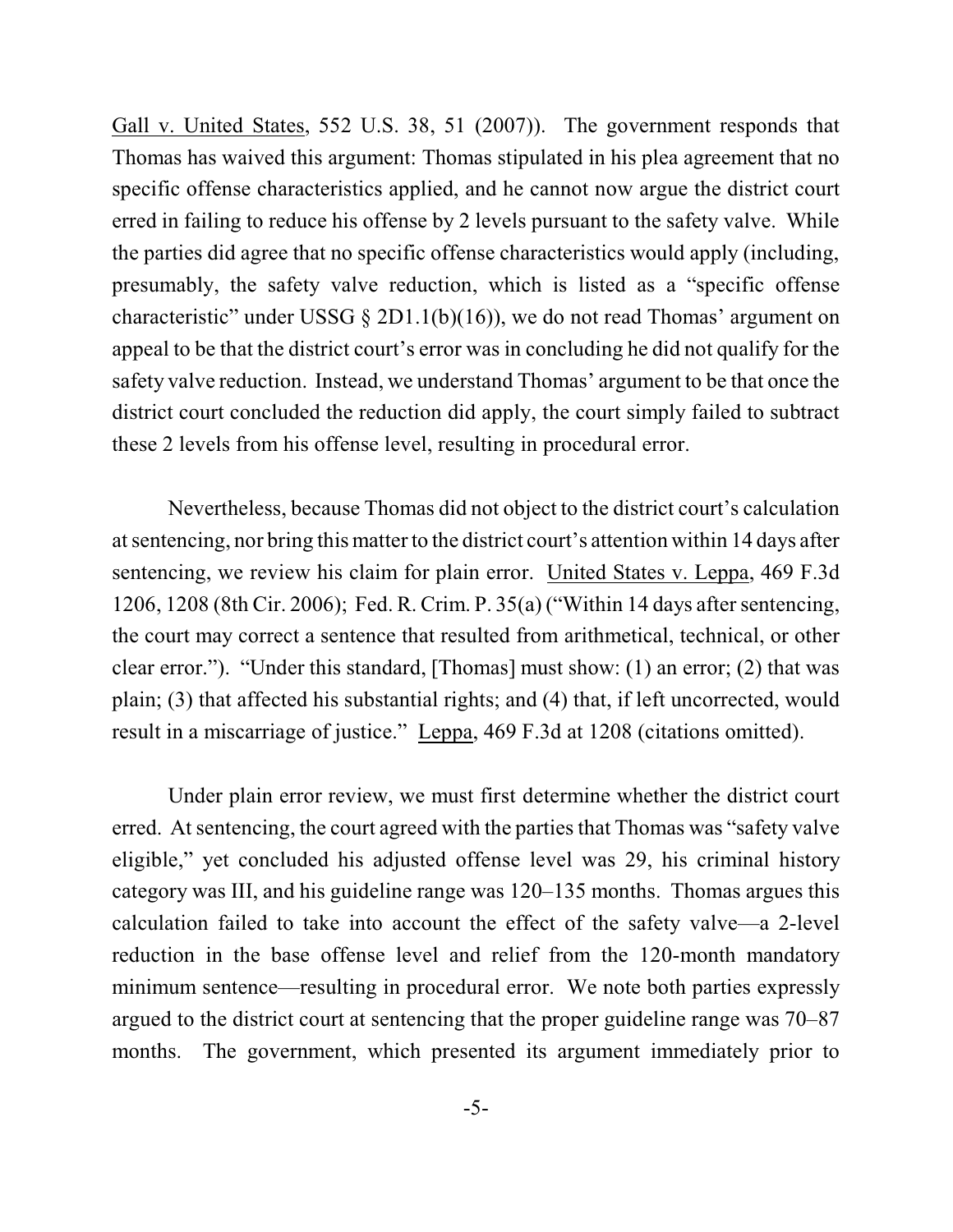imposition of sentence, asked the court to "vary [Thomas'] sentence above the range that we have, which is 70 to 87 months once the two-level reduction for the safety valve is applied." Also, despite having previously stated Thomas' custody range was 120–135 months, the district court granted the government's motion for an upward variance and then imposed a sentence of 120 months imprisonment.

When granting the government's motion, however, the district court did not explicitly specify a starting range from which it varied upward. Indeed, the only statement the district court made about the guideline range was a finding on the record that the applicable range was 120–135 months. Thomas points out that the written record states yet another guideline range. "It is well settled . . . that a district court's oral sentence controls when it conflicts with the written judgment." United States v. Olson, 716 F.3d 1052, 1056 (8th Cir. 2013) (citing United States v. Buck, 661 F.3d 364, 374 (8th Cir. 2011)). "If the oral sentence is ambiguous, our task is to discern the court's intent." Id. If we find such an ambiguity, then we look to "'the entire sentencing pronouncement,' including the written record," to determine the district court's intent. Id. (quoting Buck, 661 F.3d at 374). "There is no dispute that ambiguities in the sentence pronouncement are to be construed in favor of the defendant." Buck, 661 F.3d at 374 (quotation omitted).

In this case, the oral pronouncement is sufficiently ambiguous that we are permitted to look to the "entire sentencing pronouncement." Id. (quotation omitted). The written record does not clarify the ambiguity. The written Statement of Reasons form, the Statement of Reasons for Imposing Sentence, and the amended Statement of Reasons form all identify a guideline range of  $87-108$  months<sup>4</sup>—a third guideline range that neither party asserts is accurate. It may be that the district court's initial pronouncement of the sentencing range was simply a misstatement. Looking at the

<sup>&</sup>lt;sup>4</sup>This sentencing guideline range was based on the district court's finding that Thomas' offense level was 29 and his criminal history category was I.